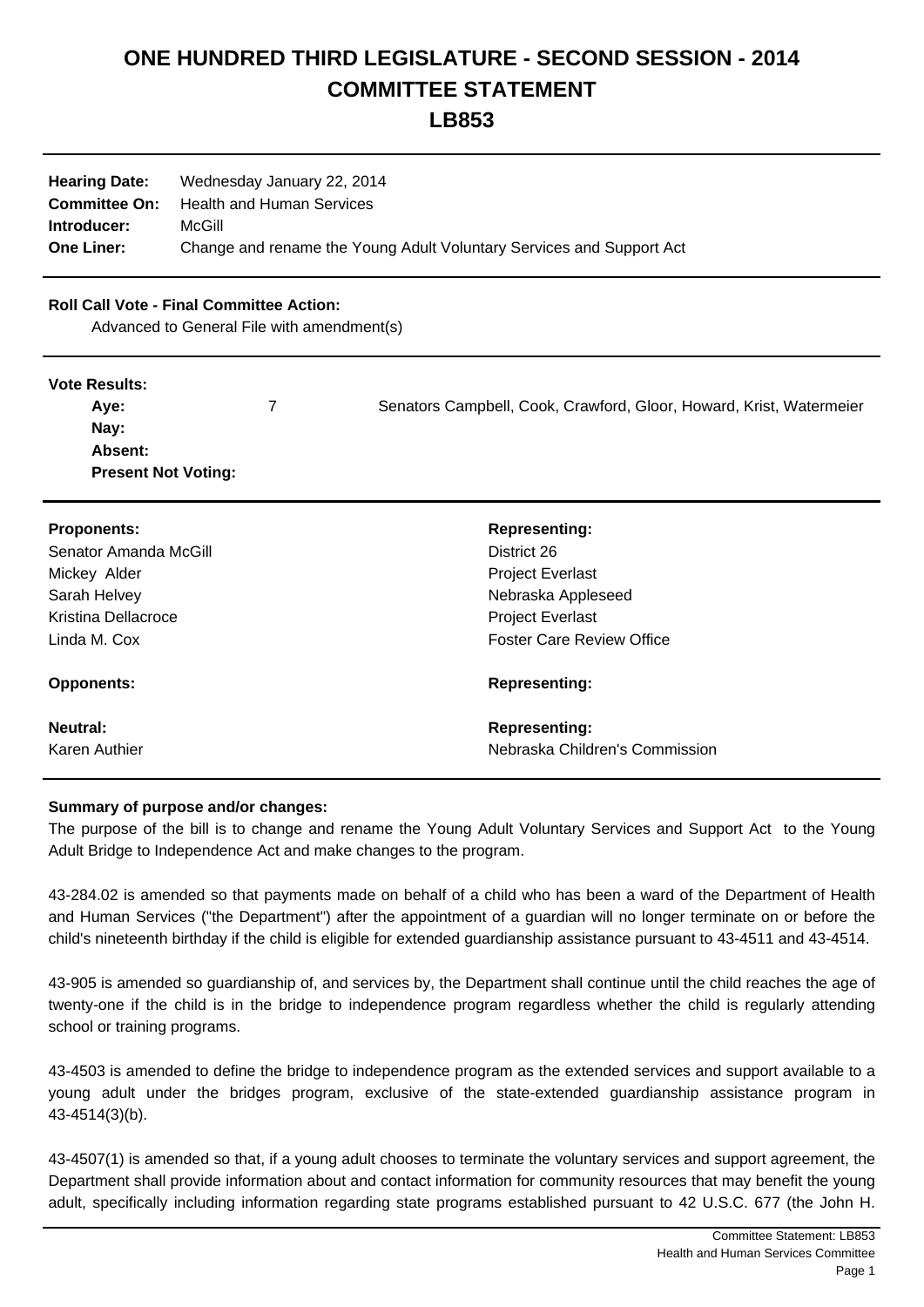Chafee Foster Care Independence Program).

43-4507(2) is amended so that, if the department determines that a young adult is no longer eligible, an independence coordinator shall meet with that young adult to explain the information in the termination notice, and to assist the young adult in reestablishing eligibility if he or she wishes to do so. The young adult%u2019s right to appeal the termination includes any other administrative action or inaction by the Department as allowed under the Administrative Procedure Act.

43-4507) (3) adds that, if a young adult remains in the bridge to independence program until he or she attains twenty-one years of age, the Department shall provide him or her with written notice of the termination and with information about and contact information for community resources that may benefit the young adult, specifically including information regarding state programs established pursuant to 42 U.S.C. 677 (the John H. Chafee Foster Care Independence Program).

LB 853 requires that within forty-five days the Department shall file a petition with the juvenile court regarding the youth and the signed voluntary agreement. 43-4508 is amended to extend to the juvenile court the jurisdiction to conduct permanency reviews. The bill outlines the permanency review process under the bridges program. At the direction of a young adult, the Department shall prepare and present to the juvenile court a report addressing progress made in meeting the goals in the case plan, including the independent living transition proposal, and shall propose modifications as necessary to further those goals. The court shall determine whether the bridge to independence program is providing the appropriate services and support provided for in the voluntary services and support agreement, the bridges program, the department's policies, state law, or federal law to help the young adult move toward permanency and self-sufficiency, and the court has the authority to do so. If the court believes the young adult requires additional services and support, it may make appropriate findings or order the department to take action to ensure that the young adult receives those services and support. At least thirty days before each permanency or case review, the independence coordinator shall meet with the young adult under review to notify the young adult of the date, time, and location of the review, explain its purpose, identify and assist in making arrangements for the attendance of additional persons the young adult would like to attend the hearing, and help the young adult prepare for issues of concern that may arise in the review.

45-4509 is amended so that the Department shall seek to facilitate the participation of the young adult when conducting its periodic case review. Reviews shall be conducted informally and, whenever possible, scheduled at times that allow for the attendance and participation of the young adult. At the end of each case review, the reviewer shall notify the young adult of the young adult%u2019s right to request an additional permanency review or a client-directed attorney, as well as explain the benefits and necessary procedures to obtain either.

#### **Explanation of amendments:**

The Committee Amendment addresses some technical concerns raised by the Department of Health and Human Services (DHHS) in the hearing on LB 853.

The Amendment:

Adds language to strengthen and clarify the purpose of extended guardianship and adoption subsidies to clarify that guardians and adoptive parents receiving assistance funds shall use those subsidies for the benefit of the young adult. The department shall adopt and promulgate rules and regulations defining what services and supports may be included.

Clarifies that creation of a health care power of attorney for young adults is optional and not mandatory for all young adults in the program. This is consistent with the federal Affordable Care Act (ACA).

Removes the requirement that DHHS conduct a re-determination of income eligibility on young adults in the program for purposes of Title IV-E because this might result in the disqualification of individuals who otherwise would have remained eligible for IV-E funds.